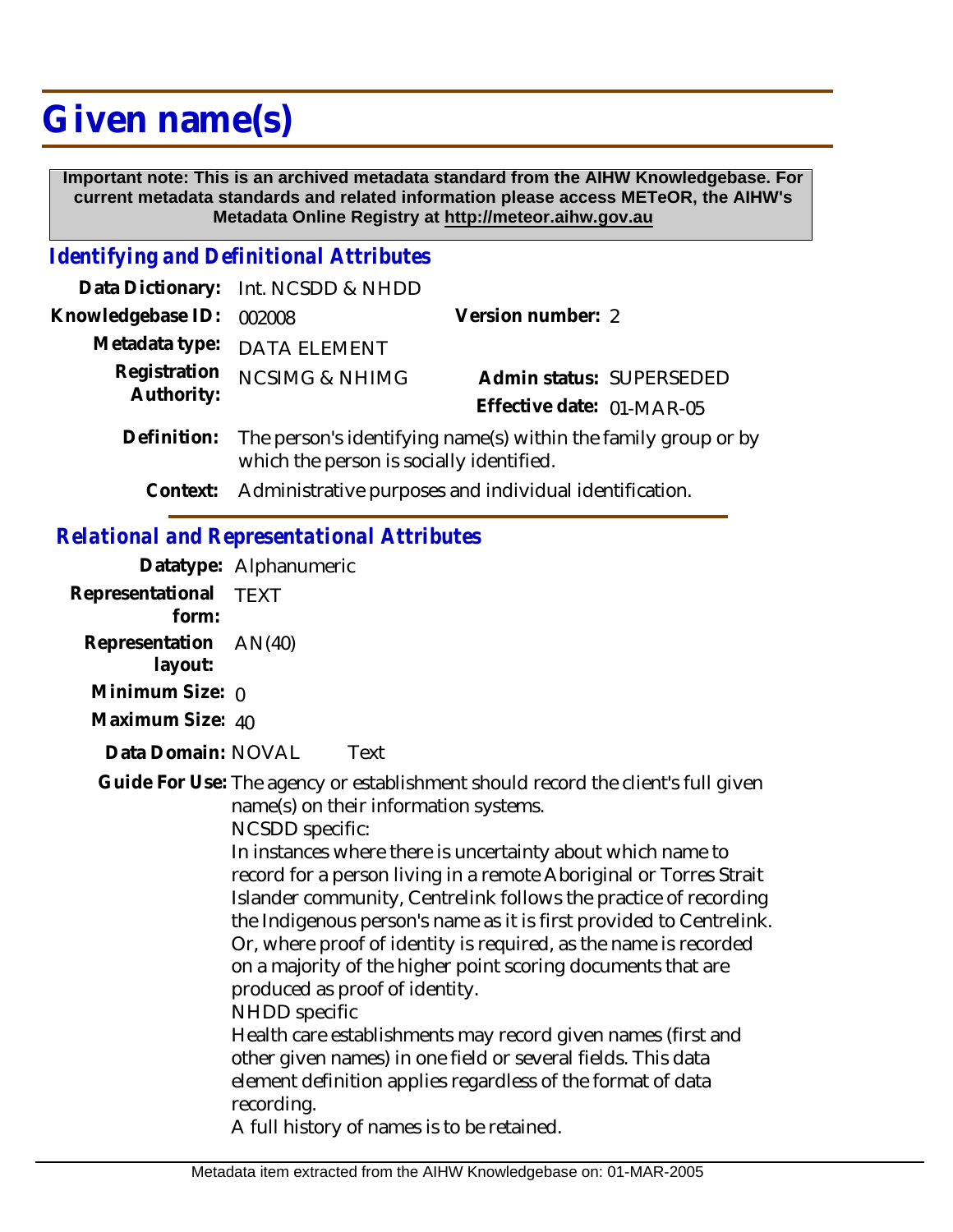#### Collection Methods: This data element should be recorded for all clients.

Given name(s) should be recorded in the format preferred by the person. The format should be the same as that written by the person on a (pre) registration form or in the same format as that printed on an identification card, such as Medicare card, to ensure consistent collection of name data.

It is acknowledged that some people use more than one given name (e.g. formal name, birth name, nick name or shortened name, or tribal name) depending on the circumstances. A person is able to change his or her name by usage in all States and Territories of Australia with the exception of Western Australia, where a person may only change his or her name under the Change of Name Act. A person should generally be registered using their preferred name as it is more likely to be used in common usage and on subsequent visits to the agency or establishment. The person's preferred name may in fact be their legal (or Medicare card) name. The Name Type data element (see Comments) can be used to distinguish between the different types of names that may be used by the person. The following format may assist with data collection: What is the given name you would like to be known by?

\_\_\_\_\_\_\_\_\_\_\_\_\_\_\_\_\_\_\_\_\_\_\_ Are you known by any other given names that you would like recorded? If so, what are they

\_\_\_\_\_\_\_\_\_\_\_\_\_\_\_\_\_\_\_\_\_\_\_\_\_\_\_\_\_\_\_\_\_\_\_\_\_\_\_\_\_\_\_\_\_\_\_\_\_\_\_\_\_\_\_\_\_\_\_\_

\_ Please indicate the 'type' of given name that is to be recorded: (a) Medicare card name (if different to preferred name).

e.g. The agency or establishment is informed that 'Baby of Louise Jones' has been named 'Mary Jones'. Retain 'Baby of Louise' as the newborn name and also record 'Mary' as the preferred 'Given Name'.

Registering an unidentified health care client:

If the person is a health care client and her/his given name is not known record unknown in the 'Given Name' field and use alias name type. When the person's name becomes known, add the

<sup>(</sup>b) Alias (any other name that you are known by).

Whenever a person informs the agency or establishment of a change of given name (e.g. prefers to be know by their middle name), the former name should be recorded according to the appropriate name type. Do not delete or overwrite a previous given name e.g. 'Mary Georgina Smith' informs the hospital that she prefers to be known as 'Georgina'. Record 'Georgina' as her preferred 'Given Name' and record 'Mary' as the Medicare card 'Given Name'.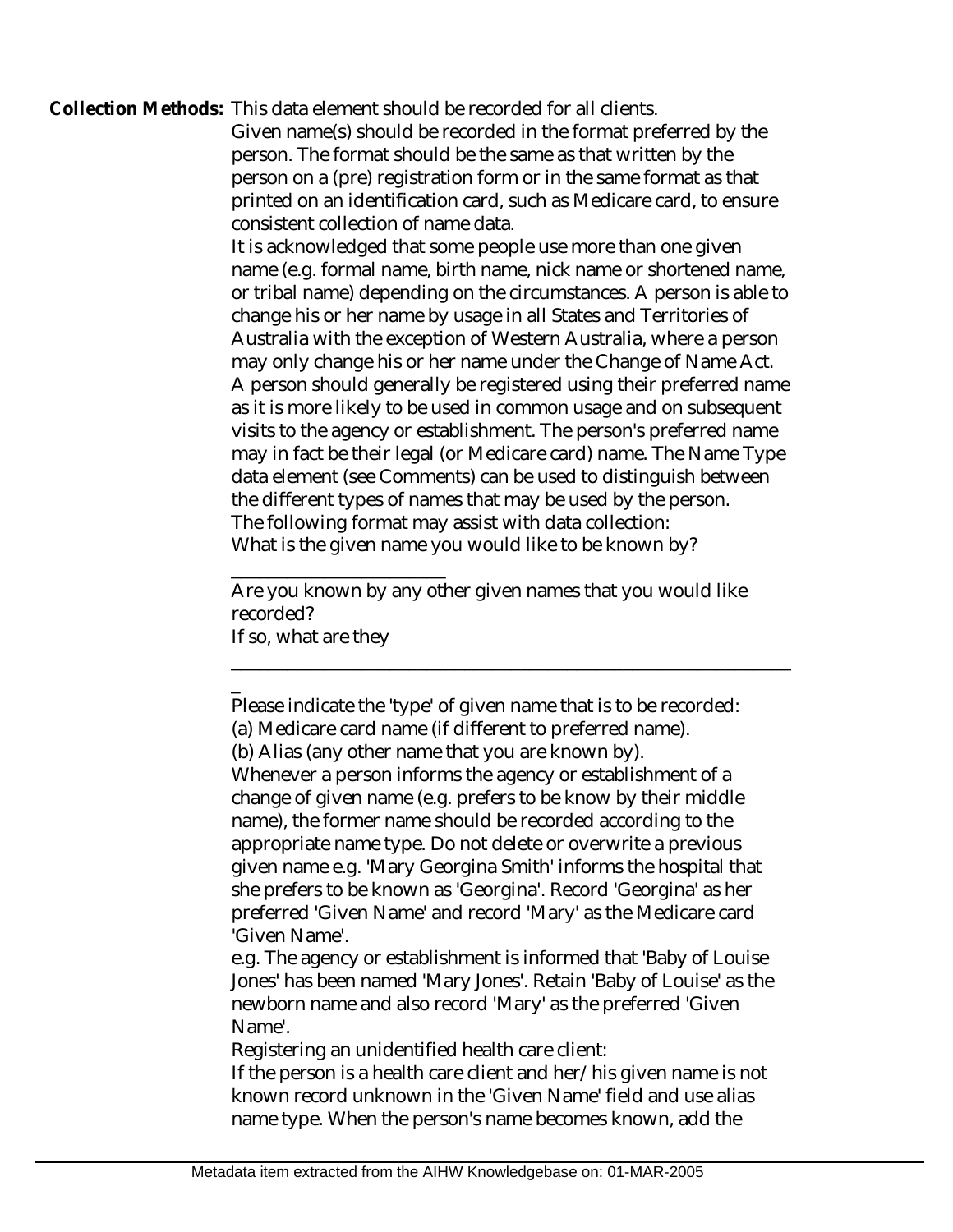actual name as preferred Name Type (or other as appropriate). Do not delete or overwrite the alias name of unknown. Use of first initial:

If the person's given name is not known, but the first letter (initial) of the given name is known, record the first letter in the preferred 'Given Name' field. Do not record a full stop following the initial. Persons with only one name:

Some people do not have a family name and a given name: they have only one name by which they are known. If the person has only one name, record it in the 'Family Name' field and leave the 'Given Name' blank.

Multiple given names (middle, second, third etc names): All of the person's given names should be recorded in the 'Given Name' field, leaving a space between each name.

Record complete information:

If the person has many given names and all of them cannot fit in the field, record as many names in full as possible, in preference to recording initials.

Shortened or alternate first given name:

If the person uses a shortened version or an alternate version of their first given name, record their preferred name, the actual name as their Medicare card name and any alternative versions as alias names as appropriate.

e.g. The person's given name is Jennifer but she prefers to be called Jenny. Record 'Jenny' as the preferred 'Given Name' and 'Jennifer' as her Medicare card name.

e.g. The person's given name is 'Giovanni' but he prefers to be called 'John'. Record 'John' as the preferred 'Given Name' and 'Giovanni' as the Medicare card name.

Punctuation:

If special characters form part of the given names they shall be included, e.g. hyphenated names shall be entered with the hyphen. - hyphen, eg. Anne-Maree, Mary-Jane

Do not leave a space before or after the hyphen, i.e. between last letter of 'Anne' and the hyphen, nor a space between the hyphen and the first letter of 'Maree'.

- spaces, e.g. Jean Claude

If the person has recorded their given name as more than one word, displaying spaces in between the words, record their given names in data collection systems in the same way.

e.g. Oscar Peter, Wendy Hilda

Leave a single space between the person's first name and each of their middle names.

Registering an unnamed newborn baby:

An unnamed (newborn) baby is to be registered using the mother's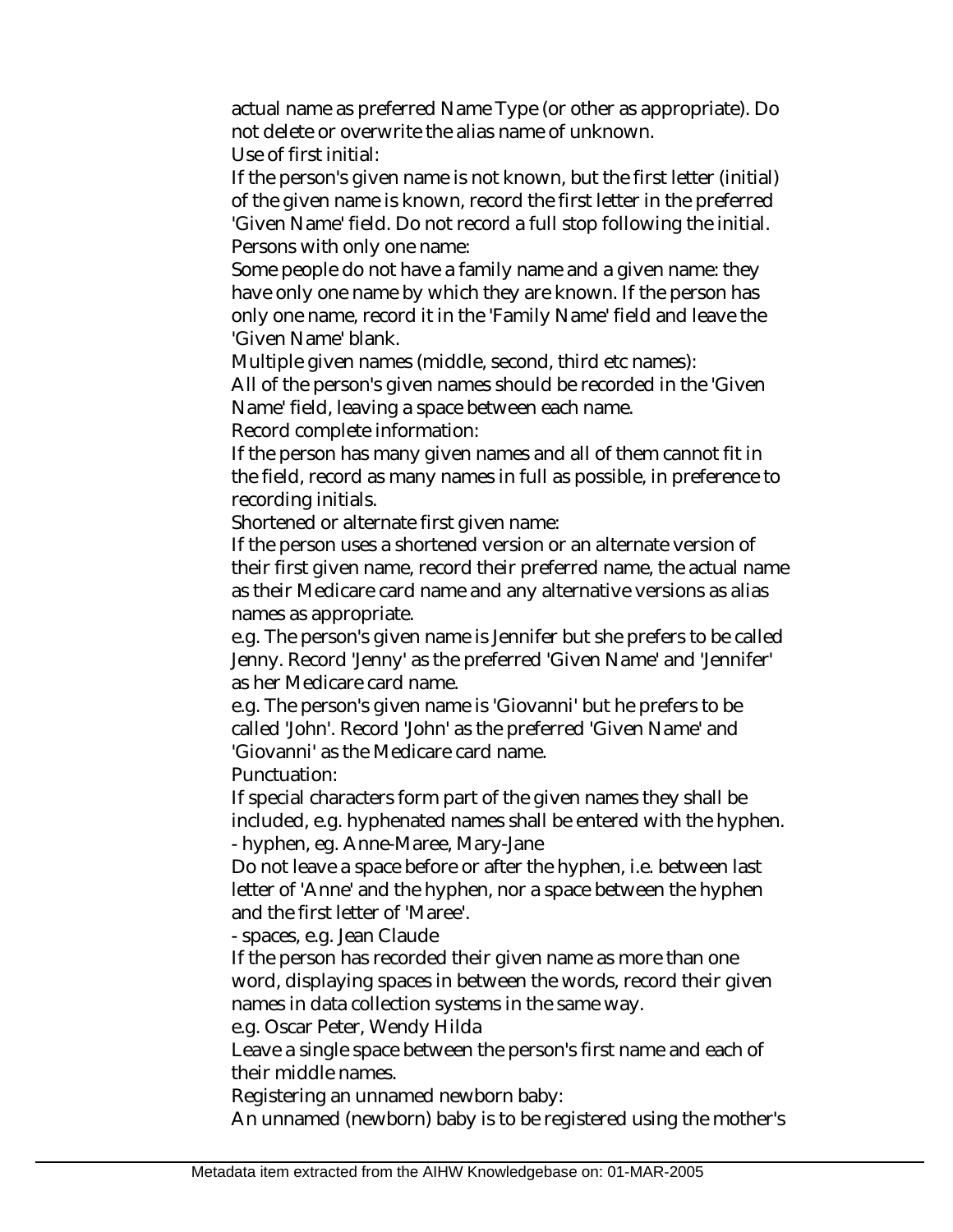given name in conjunction with the prefix 'Baby of' . For example, if the baby's mother's given name is Fiona, then record 'Baby of Fiona' in the preferred 'Given Name' field for the baby. This name is recorded under the newborn Name Type. If a name is subsequently given, record the new name as the preferred given name and retain the newborn name.

Registering unnamed multiple births:

An unnamed (newborn) baby from a multiple birth should use their mother's given name plus a reference to the multiple birth. For example, if the baby's mother's given name is 'Fiona' and a set of twins is to be registered, then record 'Twin 1 of Fiona' in the Given Name field for the first born baby, and 'Twin 2 of Fiona' in the 'Given Name' field of the second born baby. Arabic numbers (1,

2, 3 ... ) are used, not Roman Numerals (I, II, III ......).

In the case of triplets or other multiple births the same logic applies. The following terms should be use for recording multiple births:

- Twin: use Twin i.e. Twin 1 of Fiona

-Triplet: use Trip i.e. Trip 1 of Fiona

-Quadruplet: use Quad i.e. Quad 1 of Fiona

-Quintuplet: use Quin i.e. Quin 1 of Fiona

-Sextuplet: use Sext i.e. Sext 1 of Fiona

-Septuplet: use Sept i.e. Sept 1 of Fiona.

These names should be recorded under the newborn Name Type. When the babies are named, the actual names should be recorded as the preferred name. The newborn name is retained.

Aboriginal/Torres Strait Islander names not for continued use: For cultural reasons, an Aboriginal or Torres Strait Islander may advise an agency or establishment that they are no longer using the given name that they had previously registered and are now using an alternative current name. Record their current name as the preferred 'Given Name' and record their previous used given name as an alias name.

Ethnic Names:

The Centrelink Naming Systems for Ethnic Groups publication provides the correct coding for ethnic names. Refer to Ethnic Names Condensed Guide for summary information. Misspelled given names:

If the person's given name has been misspelled in error, update the Given Name field with the correct spelling and record the misspelled given name as an Alias Name. Recording misspelled names is important for filing documents that may be issued with previous versions of the client's name. Discretion should be used regarding the degree of recording that is maintained.

Often people use a variety of names, including legal names,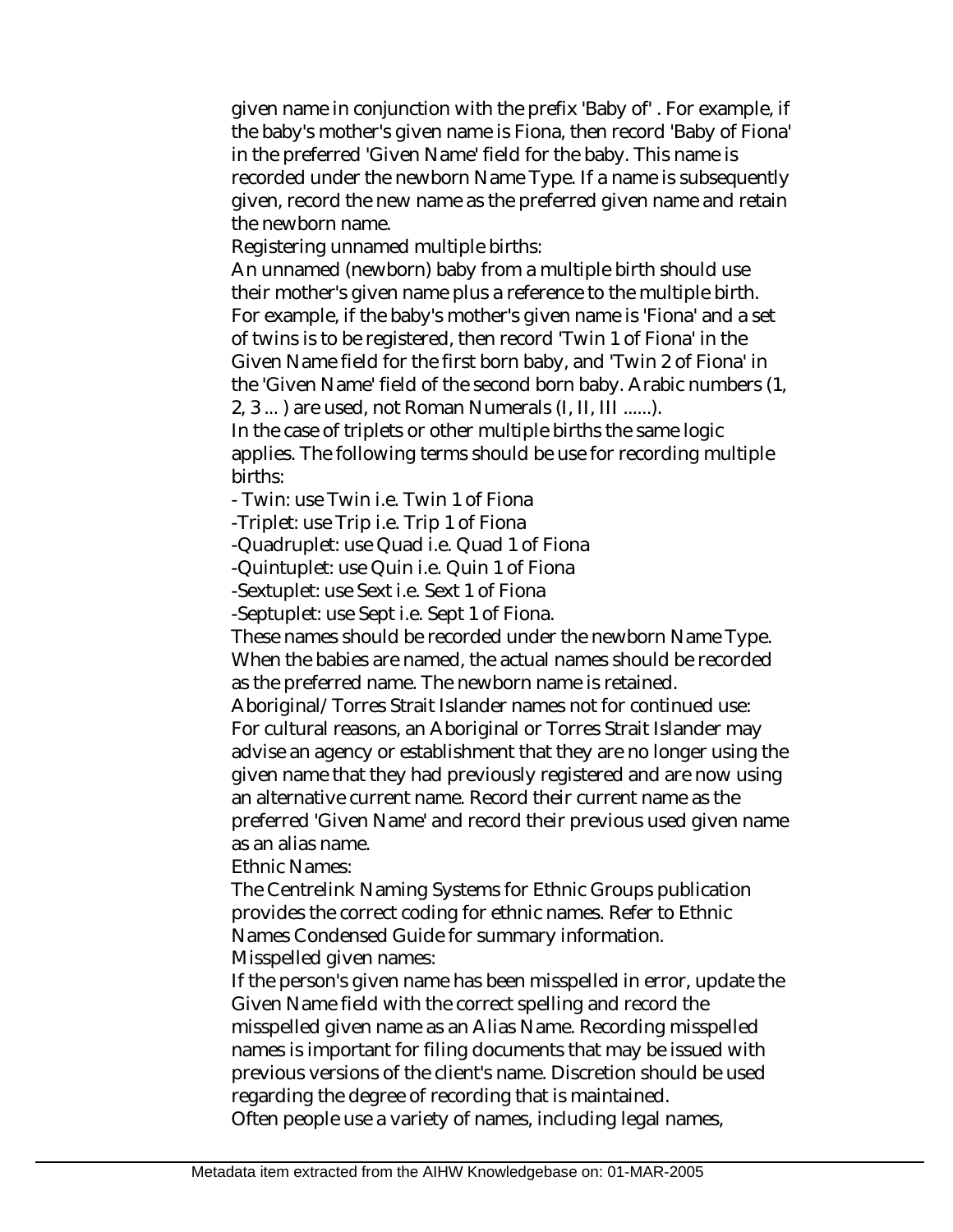married/maiden names, nicknames, assumed names, traditional names, etc. Even small differences in recording - such as the difference between Thomas and Tom - can make Record linkage impossible. To minimise discrepancies in the recording and reporting of name information, agencies or establishments should ask the person for their full (formal) Given name and Family name. These may be different from the name that the person may prefer the agency or establishment workers to use in personal dealings. Agencies or establishments may choose to separately record the preferred name that the person wishes to be used by agency or establishment workers. In some cultures it is traditional to state the family name first. To overcome discrepancies in recording/reporting that may arise as a result of this practice, agencies or establishments should always ask the person to specify their first given name and their family or surname separately. These should then be recorded as Given name and Family name as appropriate, regardless of the order in which they may be traditionally given.

Related metadata: supersedes the NCSDD data element Given name version 1 relates to the NCSDD data concept Record linkage version 2 supersedes the NHDD data element Given name(s) version 1 relates to the NCSDD data concept Family version 2

## *Administrative Attributes*

| Source Document: Commonwealth Department of Health and Family Services 1998.<br>Home and Community Care Data Dictionary Version 1.0.<br>Canberra: DHFS.<br>Standards Australia 2002. Australian Standard AS5017-2002<br>Health Care Client Identification. Sydney: Standards Australia.                                                                                                                                                                                                                                                                                                                 |
|---------------------------------------------------------------------------------------------------------------------------------------------------------------------------------------------------------------------------------------------------------------------------------------------------------------------------------------------------------------------------------------------------------------------------------------------------------------------------------------------------------------------------------------------------------------------------------------------------------|
| Source Organisation: Australian Institute of Health and Welfare<br>Standards Australia<br>National Health Data Committee and National Community<br>Services Data Committee                                                                                                                                                                                                                                                                                                                                                                                                                              |
| Comments: This metadata item is common to both the National Community<br>Services Data Dictionary and the National Health Data Dictionary.<br>NCSDD specific<br>Selected letters of the Given name in combination with selected<br>letters of the Family name, Date of birth and Sex may be used for<br>Record linkage for statistical purposes only (see data concept<br>Record linkage).<br>Name type is a metadata item in Australian Standard AS5017-2002<br>Health care client identification (Standards Australia 2002) and in<br>the National Health Data Dictionary, Version 12 (NHDC 2003). In |